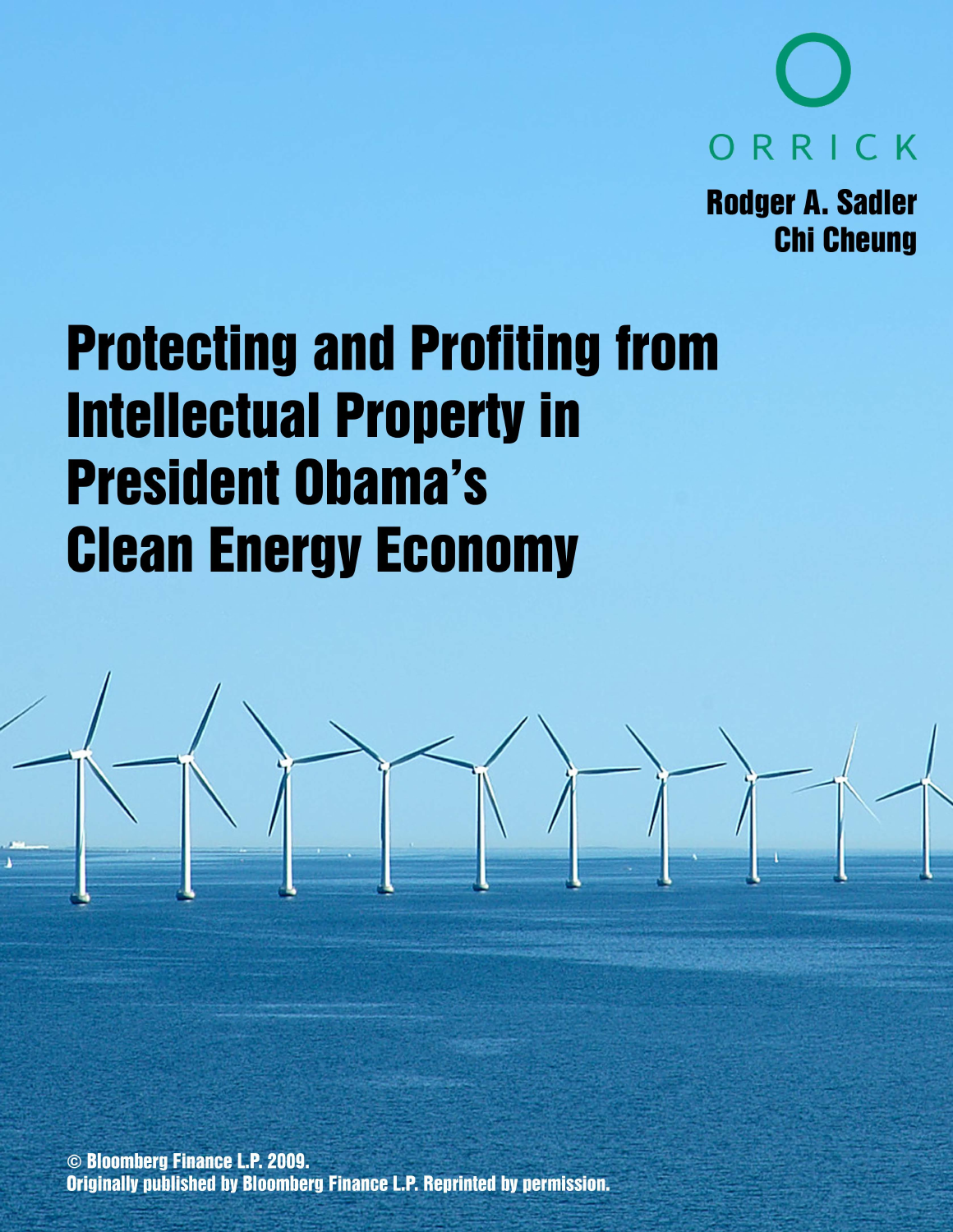# *A Hot, Flat, Crowded World*

As Thomas L. Friedman points out in his latest bestseller, the world has a serious problem:

It is getting hot, flat, and crowded. That is, global warming, the stunning rise of middle classes all over the world, and rapid population growth have converged in a way that could make our planet dangerously unstable. In particular, the convergence of hot, flat, and crowded is tightening energy supplies, intensifying the extinction of plants and animals, deepening energy poverty, strengthening petro-dictatorship, and accelerating climate change.<sup>1</sup>

The inauguration of President Barack Obama creates an opportunity for dramatic changes in U.S. energy and environmental policy, which could position our country to lead the charge in solving the world's "hot, flat, and crowded" problem. As Friedman notes, tackling this challenge presents a tremendous opportunity, and taking it on "will revive America at home, reconnect America abroad, and retool America for tomorrow."<sup>2</sup>

President Obama recognizes the "hot, flat, and crowded" problem, and the opportunity for the U.S. to be the leader in taking it on. He has stated consistently that creating a clean energy economy is going to be a top priority of the Obama Administration, and if he follows through on his vow – and to date he already has taken a number of concrete steps indicating he has every intention of doing so – the next four years and beyond will be the beginning of dramatic growth for the clean energy, or cleantech, industry. As the old industrial, fossil fuel-driven era is replaced by the new clean energy economy, it will be critical for cleantech companies to understand the power of intellectual property rights and how they can be used in spurring innovation, attracting financing, capturing and defending growing markets, and increasing revenues.

#### *A Sound Investment*

The current economic crisis unquestionably has cast a slight cloud over cleantech. With credit markets frozen, financing for capital-intensive projects has become much harder to secure, and venture capitalists are asking companies they are financing to cut back on costs in an attempt to ride out the storm. For example, Think Global and Tesla Motors are delaying their muchanticipated rollouts of electric cars in the U.S.. $3$  Even billionaire T. Boone Pickens is postponing his plans to build the world's largest wind farm. $4$ 

Cleantech start-ups nevertheless were able to raise \$1.7 billion worldwide in the fourth quarter of 2008,<sup>5</sup> representing only a 4 percent decrease from the same quarter a year ago.<sup>6</sup> American cleantech start-ups raised a record \$5.8 billion in 2008, up 56 percent from 2007.<sup>7</sup> This resilience in the face of an unprecedented financial crisis bodes well for the future of the cleantech industry, particularly in view of the Obama Administration's commitment to creating a clean energypowered economy.

Venture capitalists and other financiers are excited about the clean energy economy. John Doerr of venture capital firm Kleiner Perkins Caufield & Byers in Silicon Valley, which backed Google and Amazon in their early days, describes cleantech as "the biggest economic opportunity of the 21st century."<sup>8</sup> A November 2008 Merrill Lynch study calls cleantech the "Sixth Technology Revolution," and predicts it will usher in a "golden age" rivaling the impact of the Industrial Revolution, and the Information and Telecommunications Revolution.<sup>9</sup>

While other industries are floundering, the current recession has actually triggered fast-tracked legislation and government programs that will ensure immediate opportunities and long-term growth in the cleantech sector, as President Obama highlighted recently when signing the American Recovery and Reinvestment Act of 2009 $^{10}$  in Denver:

Because we know we can't power America's future on energy that's controlled by foreign dictators, we are taking a big step down the road to energy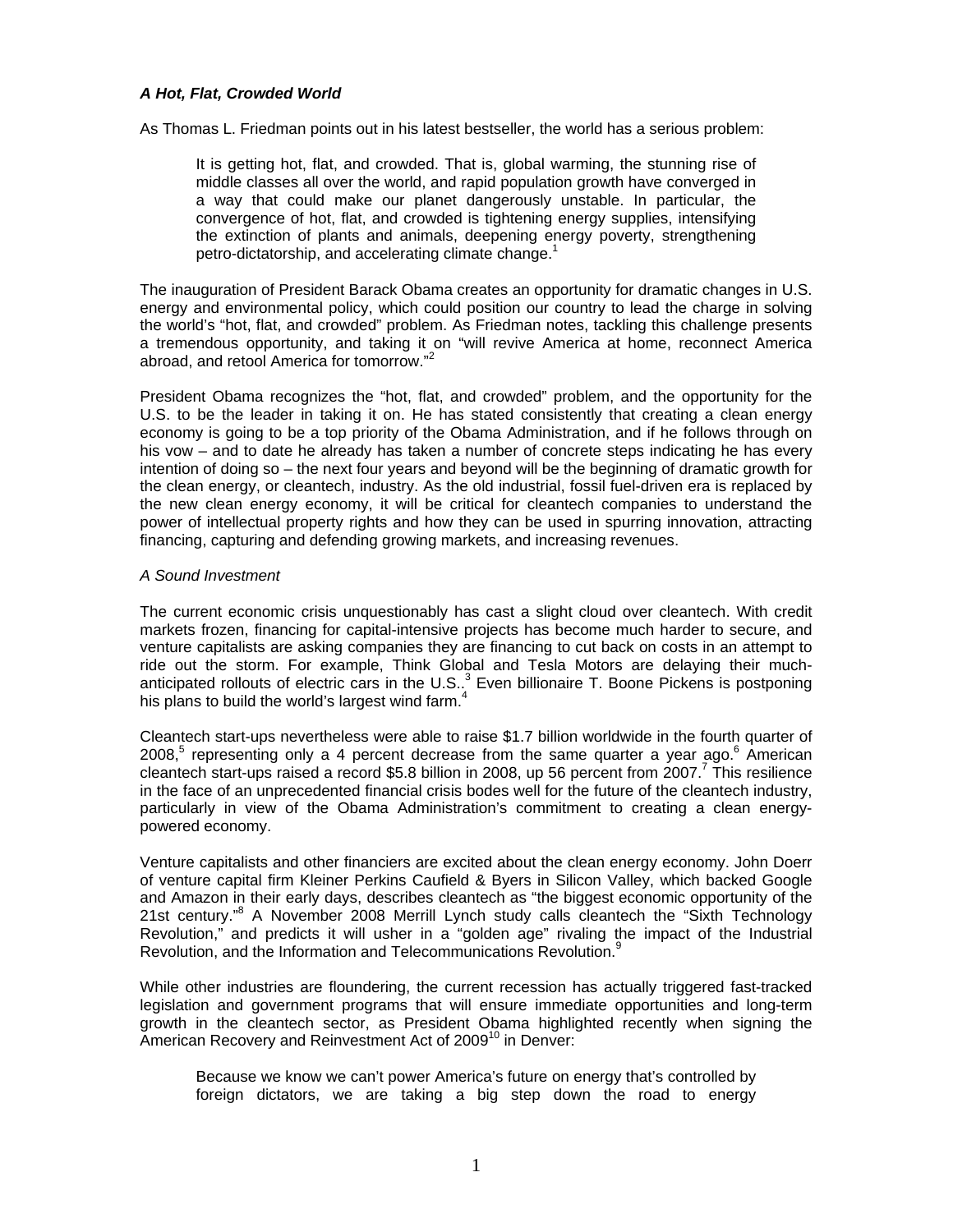independence, and laying the groundwork for a new, green energy economy that can create countless well-paying jobs. It's an investment that will double the amount of renewable energy produced over the next three years, and provide tax credits and loan guarantees to companies like Namaste Solar, a company that will be expanding, instead of laying people off, as a result of the plan I am sianina.

In the process we will transform the way we use energy. . . . The investment we are making today will create a newer, smarter electric grid that will allow for the broader use of alternative energy. . . . And it's an investment that takes the important first step towards a nationwide [energy transmission] superhighway that will connect our cities to the windy plains of the Dakotas and the sunny deserts of the Southwest.<sup>11</sup>

# *Obama's Plan*

President Obama recognizes the important role government can play in leading the country into the new clean energy economy:

[T]hink of what's happening in countries like Spain, Germany and Japan, where they're making real investments in renewable energy. They're surging ahead of us, poised to take the lead in these new industries. This isn't because they're smarter than us, or work harder than us, or are more innovative than we are. It's because their governments have harnessed their people's hard work and ingenuity with bold investments—investments that are paying off in good, highwage jobs—jobs they won't lose to other countries. There is no reason we can't do the same thing right here in America.<sup>12</sup>

The Obama Administration therefore intends to move forward quickly with implementing and investing in an energy plan that will allow the U.S. to lead in transforming the way the world generates, distributes, and uses energy. The President emphasized this recently before a Joint Session of Congress:

We know the country that harnesses the power of clean renewable energy will lead the 21st century. And yet, it is China that has launched the largest effort in history to make their economy energy efficient. We invented solar technology, but we've fallen behind countries like Germany and Japan in producing it. New plug-in hybrids roll off our assembly lines, but they will run on batteries made in Korea. Well I do not accept a future where the jobs and industries of tomorrow take root beyond our borders—and I know you don't either. It's time for America to lead again.<sup>13</sup>

The President's "New Energy for America" plan and budget calls for the federal government to invest at least \$150 billion in clean energy over the next 10 years.<sup>14</sup> The budget will build on efforts in the Recovery and Reinvestment Act to direct tens of billions of dollars toward creating a new, smarter electric grid having the capacity for transmitting clean energy from where it is generated to where it is needed.<sup>15</sup> The President plans on raising fuel efficiency standards, providing tax rebates for plug-in hybrid vehicles, requiring 10 percent of electricity to come from renewables by 2012, and implementing an economy-wide cap-and-trade program to reduce greenhouse gas (GHG) emissions.<sup>16</sup>

Also exciting are the Obama Administration's proposals for research and commercialization. The President plans on doubling federal science and research funding for clean energy projects, $17$  and making the Research and Experimentation Tax Credit permanent, so companies embracing the move toward alternative energy can rely on the credit when making decisions to invest in domestic R&D over long periods of time.<sup>18</sup> To ensure that clean energy innovations progress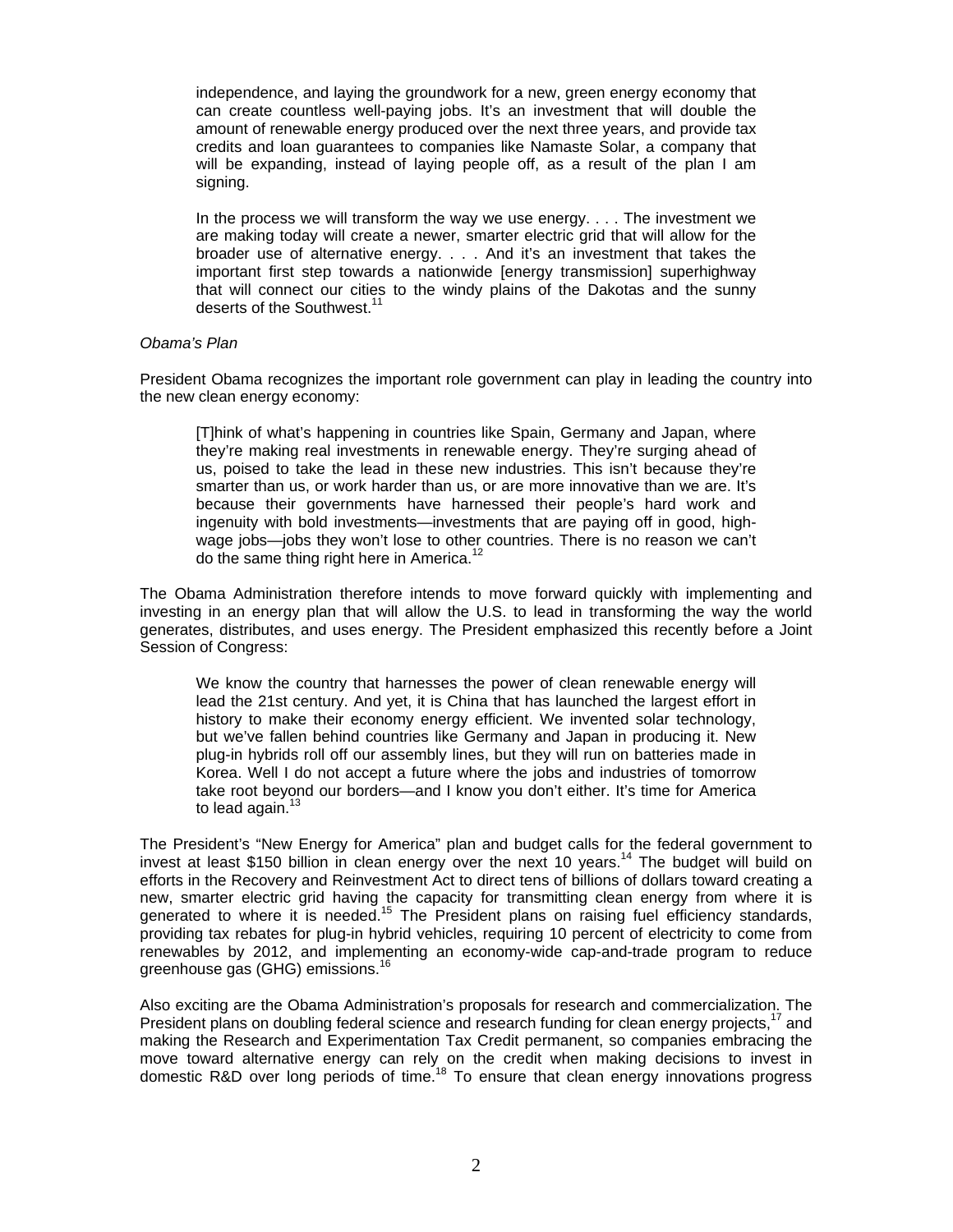beyond the laboratory, Obama proposes creating a \$50 billion Clean Technologies Deployment Venture Capital Fund (CTDVCF).

Successful implementation of the President's energy plan will depend on bringing all Americans onboard as stakeholders in the new energy economy. A biofuel initiative will help bring agricultural communities on board. Proposed federal grant and job training programs are designed to create jobs in states hit hard by the loss of manufacturing jobs, building upon success stories like that of Cardinal Fastener in Ohio. President Obama has pointed to this company as an example of how focusing on opportunities in clean energy can have real, tangible benefits:

The story of this company—which began building wind turbine parts just two years ago, and is now poised to make half its earnings that way—is that a renewable energy economy isn't some pie-in-the-sky, far-off future. It's happening all across America right now. It's providing alternatives to foreign oil now. It can create millions of additional jobs and entire new industries if we act right now.19

# *Land Of Opportunity*

The U.S. is the ideal location for clean energy innovation. A June 2008 study from the RAND Institute found that 40 percent of the world's spending on scientific research and development comes from the U.S. alone.<sup>20</sup> America employs 70 percent of the world's Nobel Prize winners, and is home to 75 percent of the world's top 40 universities.<sup>21</sup> "The United States is still the world leader in science and technology," says the study's coauthor, James Hosek. $^{22}$  A 2008 Deloitte LLP survey of venture capitalists from around the world echoes this belief, finding that the U.S. remains an unmatched leader in innovation across technology sectors, from software to cleantech.<sup>23</sup> President Obama appears committed to ensuring the U.S. maintains this leadership position, offering words of encouragement and promises of support to a group of clean energy entrepreneurs visiting the White House recently:

. . . innovators like you are creating the jobs that will foster our recovery –- and creating the technologies that will power our long-term prosperity. So I thank you for your work. It's said that necessity is the mother of invention. At this moment of necessity, we need you. We need some inventiveness. Your country needs you to create new jobs and lead new industries. Your country needs you to mount a historic effort to end once and for all our dependence on foreign oil. And in this difficult endeavor -- in this pursuit on which I believe our future depends -- your country will support you. Your President will support you.<sup>24</sup>

The U.S. is also the ideal location for commercialization of clean energy technology. American cleantech companies currently account for almost 70 percent of worldwide cleantech venture capital investment.<sup>25</sup>

Most importantly, the U.S. provides the strongest intellectual property protection for the largest and most prosperous market in the world for energy consumption. Indeed, one of the reasons for the relatively limited investment of venture capital in cleantech in rapidly developing countries like China and India is the lack of robust and tested intellectual property protection.<sup>26</sup>

# *The Clean Energy Patent Landscape*

The clean energy patent landscape is now relatively open and collaborative, with little patent litigation compared to more mature industries like the software or semiconductor industries. As the market for clean energy technology grows, however, and the financial stakes increase, companies are likely to move away from this open and collaborative mind-set, looking for ways to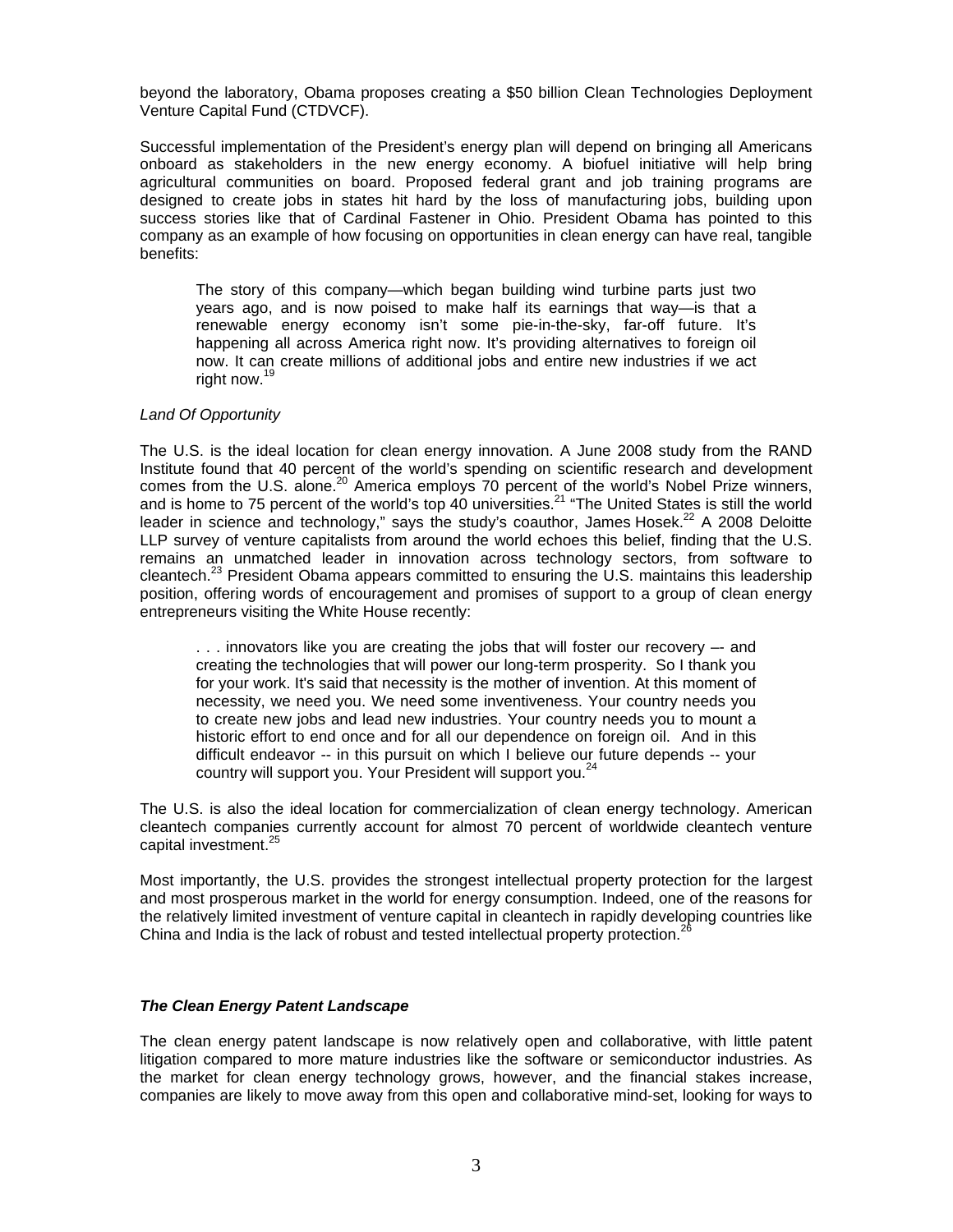grow market share or revenues in an increasingly competitive environment. This is where adapting and following-through on intelligent strategies to develop and protect intellectual property becomes critical to success.

# *The Importance of a Strong Patent Portfolio*

Generally, a strong patent portfolio will be a clean energy company's main asset because the company is focusing on developing innovations and ideas, rather than tangible products.<sup>27</sup> Even where actual products are being developed, cleantech companies regularly focus on R&D, partnering with larger companies to get the products manufactured under license.

A well-developed portfolio of patents or pending patent applications can be key to securing financing for an emerging cleantech company. Compared to other sectors, clean energy innovations often require a larger amount of capital and a longer time for development. For instance, a software start-up may require only hundreds of thousands of dollars for computer equipment and a handful of developers to develop a working product in a year or less. By contrast, a solar start-up's thin film technology for laying silicon on a substrate may require hundreds of millions of dollars and many years for prototyping and manufacturing before a viable product ever reaches market. Because of these different stakes, venture capitalists in other sectors can afford to be focused on time-to-market, but venture capitalists in the cleantech sector must be certain the essence of their investment—the intellectual property of the company—is protected properly.<sup>28</sup>

#### *Fostering a Culture of Innovation*

To thrive in the clean energy economy, cleantech companies must develop and encourage a culture of innovation. Employees should be motivated to think creatively, and be educated about the importance of innovating and obtaining patents. Companies of all sizes should consider establishing programs that recognize and reward creativity—particularly where it results in inventions and patents. A recent survey published by ipPerformance Group finds that companies having incentive programs for employee inventions are home to far more innovative work than companies without such programs.<sup>29</sup>

Regular employee innovation brainstorming sessions also should be encouraged. Since cleantech innovations often involve the melding of principles from traditionally separate areas of science and engineering, clean energy companies should make every effort to include employees with diverse technical backgrounds in brainstorming sessions. Someone with a background in chemistry or biology, for example, may offer fresh insights and ideas to a team of electrical engineers and computer scientists struggling to come up with an innovative solution to a problem a smart grid start-up is struggling to solve. If possible, patent attorneys should be invited to attend or review the results of every brainstorming session. Invention company Intellectual Ventures does this, and reportedly generated 500 patent applications over the course of just 70 brainstorming sessions.<sup>30</sup>

#### *Incremental Inventions*

As Secretary of Energy Steven Chu said in a recent interview, solving the world's "hot, flat, and crowded" problem is going to require revolutionary, Nobel-level breakthroughs in science and technology. $31$  Every cleantech company therefore needs to be "thinking big" when innovating. When formulating a patent strategy in the clean energy sector, however, it is important to remember that not only groundbreaking or revolutionary inventions are patentable; incremental innovations based on existing technology may also be patentable and commercially valuable. $32$ Thomas Edison understood this principle, and many of his most valuable patents were for incremental inventions. His patented light bulb, for example, was an incremental improvement upon an incandescent electric lamp developed 20 years earlier by another inventor, Joseph  $S$ wan. $33$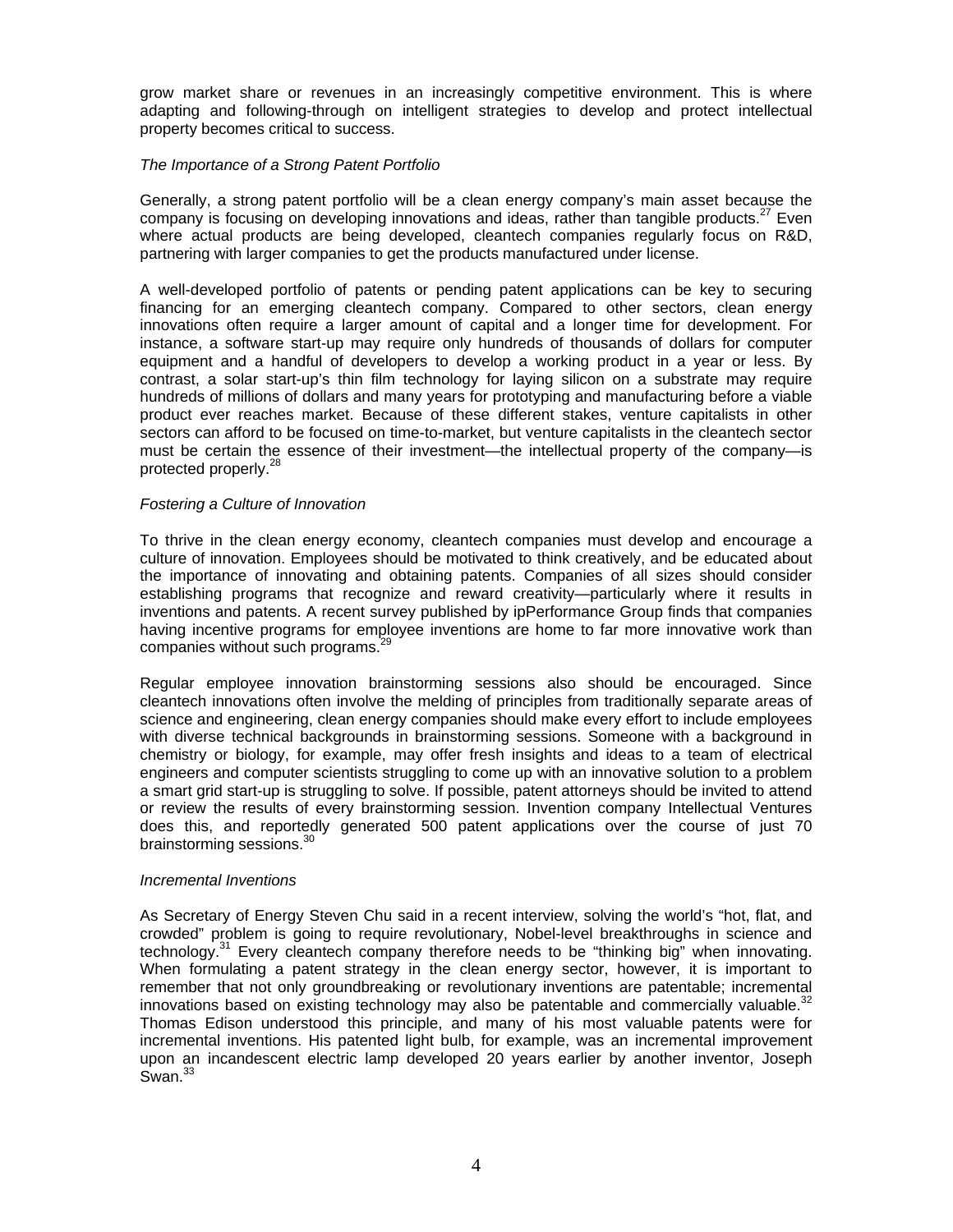Failing to obtain patent protection for merely incremental improvements is risky, and may result in lost opportunities of tremendous value. In the clean energy sector, for example, it has long been known that a wind turbine consists of a rotor, gearbox, generator, and blades. A variable-speed generator may be an incremental improvement over a fixed-speed generator. Swept blades may be an incremental improvement over linear blades.<sup>34</sup> While the basic idea of a wind turbine itself is not patentable, having been known and used for years,<sup>35</sup> new and related incremental inventions should not be overlooked.

Patents directed at incremental improvements in efficiency and profitability of existing energy technologies are a good example. As Carl Horton, Chief Intellectual Property Officer at General Electric, notes, "anyone can go out and make a basic turbine. That can be done freely. It's the things that are making them more efficient, more profitable that are on patent."<sup>36</sup> Jesus Alonso, a Research and Development Director at Isofoton, one of the world's leading photovoltaic companies, similarly says, "[a]ny good scientific book will tell you how to make a solar cell. What is complex [and valuable] is the know-how required to make it more efficient, cheaper, in higher quantities, and better quality."<sup>37</sup>

A collection of incremental inventions together may represent an important and strategic value chain. Consider the previous example of variable-speed generators and swept blades for wind turbines. Even if each incremental invention alone only slightly improves performance, the efficiencies of the improvements combined could allow wind power in a particular region to reach "grid parity," i.e., the point where electricity from the wind (or the sun or any other clean energy source) meets or beats the price of using carbon-based fuels like coal or natural gas.

# *Enabling and Interface Technologies*

How diverse technologies work together at particular interface points may be separately patentable, beyond any protection available for the core technologies associated with a given clean energy innovation.<sup>38</sup> With the Obama Administration committed to modernizing America's power grid, there may be many opportunities to develop valuable inventions at the interface between generating clean energy and transmitting it to the end users.

For example, a wind turbine company may own many core inventions associated with wind power. However, the company's most valuable invention could be one for interfacing with other technologies, and not one specifically associated with wind power. Consider an invention connecting a wind farm's fluctuating power output to an electric grid without causing frequency and voltage-related problems. Valuable patent claims to this invention conceivably could be written to transcend wind power by covering the interface between an electric grid and any fluctuating clean energy source (whether that source is wind, solar, geothermal, or wave power).

As another example of interfacing technology, consider an auto company or a biofuel producer. At low temperatures, engines can have biofuel gelling problems.<sup>39</sup> An innovation solving the viscosity problem at this juncture between biofuel and engine technologies could be a key enabling technology. Inventions relating to technological interfaces may give rise to some of the most valuable patents in the clean energy sector.

# *Energy Storage Technologies*

Energy storage will be a fundamental enabling technology in the clean energy economy.<sup>40</sup> Powering hybrid electric vehicles, smoothing out fluctuations in electricity supply and demand, and extending appliance functionality all require energy storage technology.<sup>41</sup> Of particular importance are high-power storage technologies directed at achieving grid parity. Energy management applications implementing these technologies improve price performance by making electricity more dispatchable, and by addressing load leveling, peak shaving, and arbitrage issues. Innovations addressing energy storage and management issues will become particularly valuable as the Obama Administration follows through on its plan for investing in the development of a modern, smart electric grid.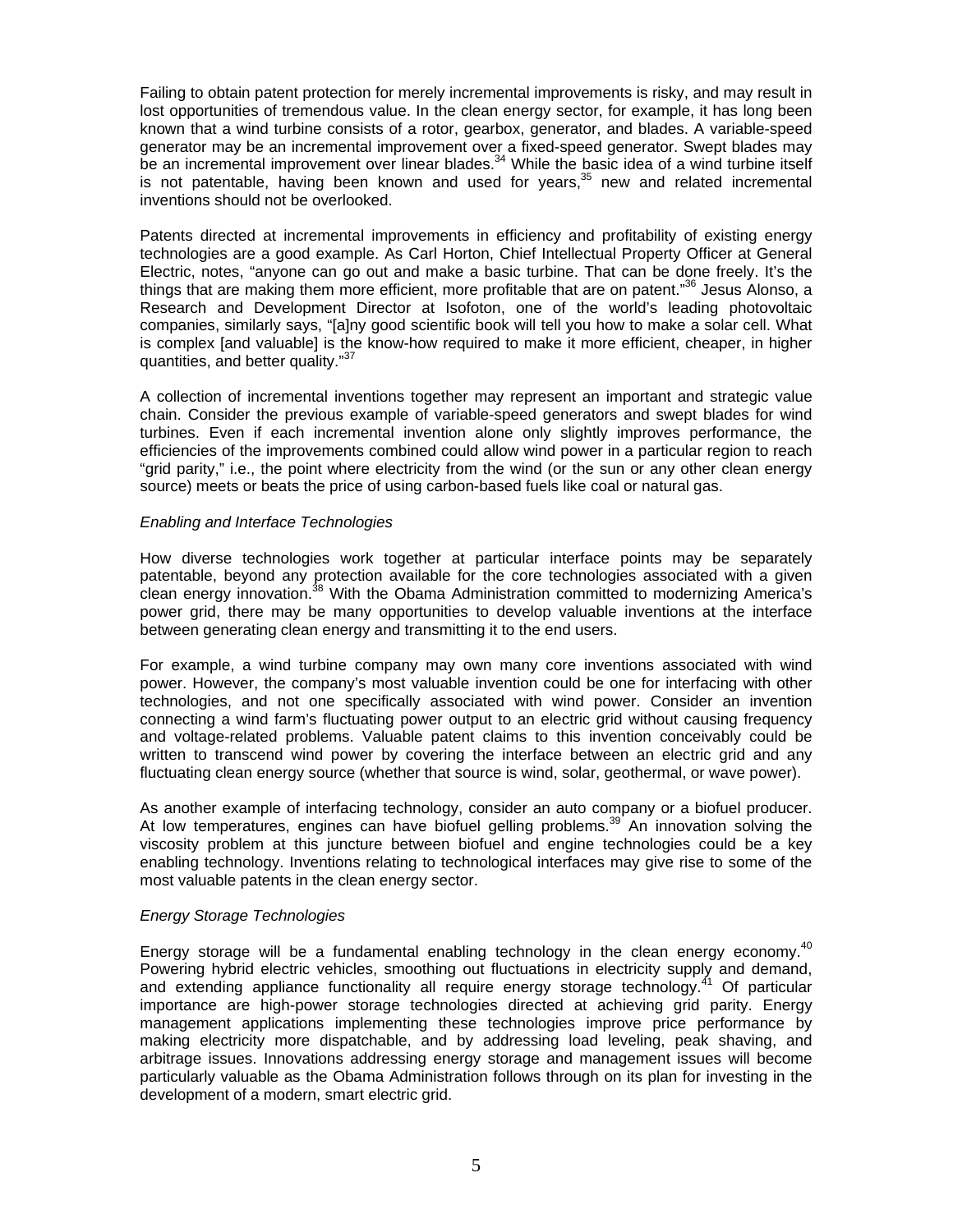### *Carbon Capture and Sequestration*

Many countries, including the U.S., China, and India, are likely to continue for years relying on coal for base-load electrical power. Developing increasingly efficient and effective carbon capture and sequestration technologies, therefore, will be critical if we are to meet our goals of restricting and reducing carbon dioxide emissions. Clean energy innovators should be seeking out opportunities for developing and patenting inventions in this field.

# *Emissions Measuring and Trading*

Innovations in trading emissions credits or measuring GHG emissions also represent areas of opportunity. Under a carbon cap-and-trade system, lower emissions companies may sell carbon credits to higher emissions companies that would otherwise exceed their emission caps. President Obama has promised to implement an economy-wide cap-and-trade program aimed at reducing GHG emissions, and a number of studies predict the value of the carbon trading market in the U.S. will reach \$1 trillion per year by 2020.<sup>42</sup> A recent report finds a significant upward trend in inventions relating to methods for trading emissions, with patents issuing to, among others, U.S. mortgage finance company Fannie Mae, who patented a system for trading GHG reduction credits earned by homeowners.43 Clean energy companies should be focused on developing and staking out claims for measuring emissions and for trading emissions credits.

#### *Reviewing the Patents of Others*

A wealth of information can be obtained by studying clean energy patents owned by others. Such patents can be springboards for patentable improvements or design alternatives. For years, many companies refused to look at patents owned by others, fearful of possibly triggering liability for willful patent infringement in a U.S. lawsuit. These fears should be less of a concern now, since the Federal Circuit in *Seagate* made it harder to establish willful infringement.<sup>44</sup>

Being aware of the patent landscape will help an innovative company avoid investing time and money developing technology only to later learn that the technology has already been patented by a competitor. One must keep in mind, however, that many pending patent applications are unavailable to the public until they are published, or in some cases until they issue as patents, so one can never assume having total knowledge of the landscape.

# *Prosecution Strategies*

There are several important strategies for clean energy companies to consider when turning to the particulars of patent prosecution.

# *Where To File*

Decisions on where to file a patent application should take into account which countries will have significant markets for products embodying the invention, and which countries will produce the products. In cleantech, a likely answer on both counts is the U.S., particularly in view of President Obama's commitment to leading the country into the 21st century clean energy economy, and to ensuring that the green collar jobs associated with that economy stay within our borders.

Filing for patent protection first in the U.S. gives applicants opportunities for excluding potential prior art by taking advantage of our "first to invent" system, which is different from the "first to file" system used in most other countries. In a "first to file" system, prior art includes all art existing prior to the filing date of a patent application. By contrast, in the U.S. "first to invent" system, prior art includes all art existing prior to the date of invention claimed in a patent application.<sup>45</sup> Because an applicant's invention date may occur well in advance of the filing of a patent application, the scope of potentially invalidating prior art may be narrowed significantly. In an environment where many clean energy companies around the globe are likely working on closely related innovations, this narrowing of the scope of potential prior art could be invaluable.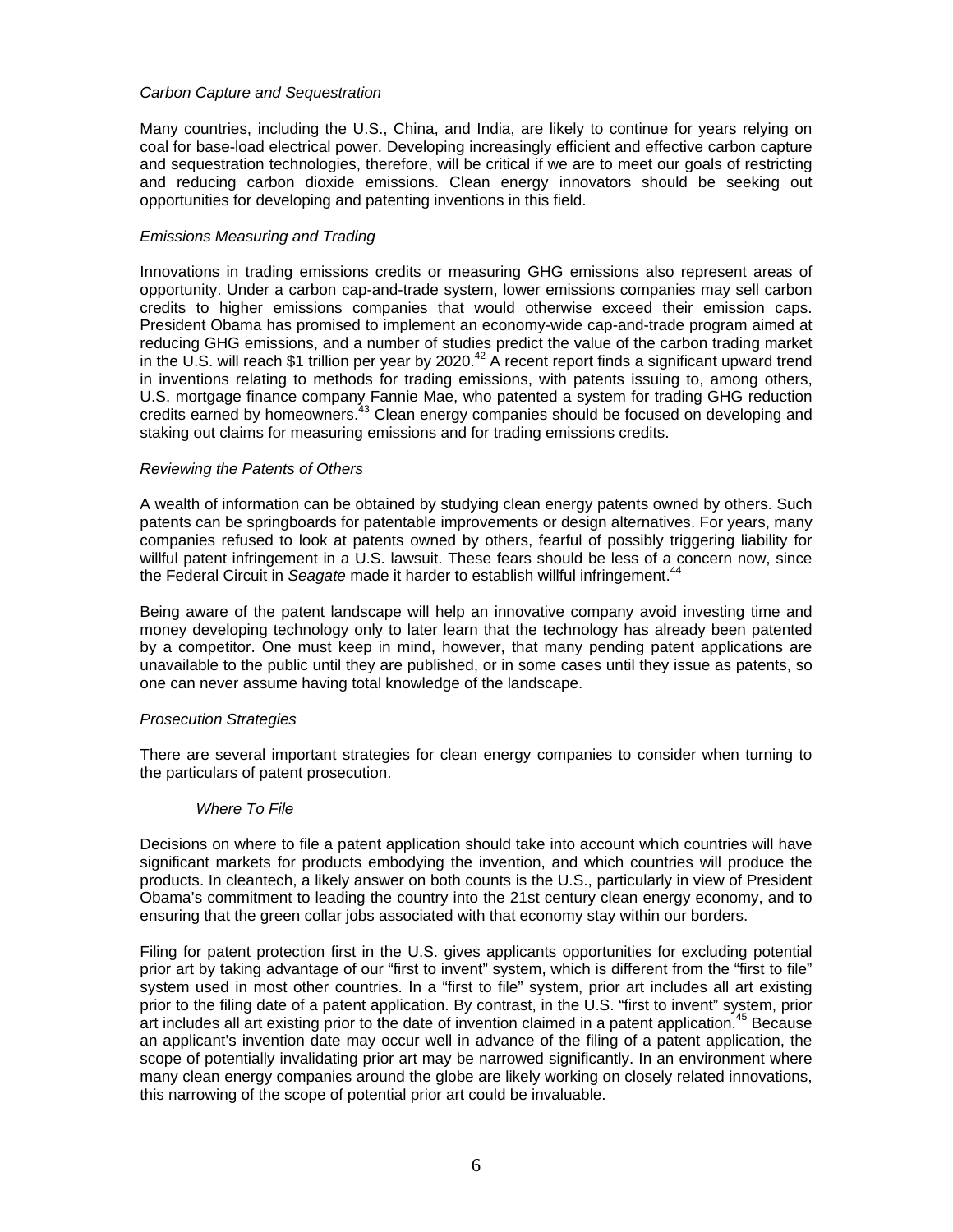The location of key clean energy competitors should also be a factor in deciding where, in addition to the U.S., to file patent applications. William Pledger, Chief Engineer at fuel cell company IdaTech in Oregon says, "[w]e look at where our competitors are and we may try to get patent protection outside the U.S. You try to get as much patent protection as you can, whether it's simply for protection or as a potential bargaining chip."

Filing for patent protection in China is critical because of its fast-growing demand for clean energy. China's cleantech sector continues to grow and enjoy steady capital inflow despite the current global economic crisis.<sup>47</sup> The Chinese government has set a renewable energy budget of at least USD\$293 billion for the next 12 years and is on track to obtain 15 percent of its energy from renewable sources by 2020.<sup>48</sup>

# *Term Extensions*

A cleantech company should consider ways for increasing the chances that the U.S. Patent and Trademark Office (USPTO) will grant a term extension upon issuing a patent. Clean energy product development cycles typically are long, and many clean energy patents may not have true commercial value until decades after the filing of the underlying patent applications. Because the 20-year term of a U.S. patent starts running the day the patent application is filed,  $49$  any term extension will extend the life of the patent into the future when the market for the patented invention hopefully will be huge.

Cleantech's multidisciplinary nature may increase the chances of being granted a valuable term extension. The USPTO is divided into various divisions according to technology, with different divisions processing patent applications at widely varying rates. An applicant might consider characterizing his or her cleantech innovation to correspond with the technology associated with the slowest processing USPTO division because, under certain circumstances, a slow examination may result in the granting of a term extension. $50$ 

# *Accelerating Examination*

There may be situations where the market for a cleantech invention already is so robust that the owner will want a patent to issue as quickly as possible. The term of a U.S. patent is 20 years from the date the application is filed.<sup>51</sup> Therefore, shortening the time between filing the application and issuance of the patent can effectively extend the useful life of the issued patent. On average, it takes nearly 32 months to obtain a U.S. patent.<sup>52</sup> Reducing this time could lessen the cost of prosecuting the patent and enable a clean energy patent owner to start earning money sooner from market exclusivity or from licensing the issued patent. One option for reducing the prosecution time is taking advantage of the USPTO's Accelerated Examination Program, which allows certain types of patent applications (including applications relating to clean energy innovations) to get moved forward in the examination queue. The program's target examination time is 12 months. $53$ 

# *Defensive Publication*

If a cleantech company cannot afford to patent every one of its inventions, it should instead consider publishing the inventions to establish them as prior art. Publication should prevent competitors from patenting the inventions themselves and then using the patents down the road to interfere with the business of the cleantech company that decided not to seek patent protection.

# *Keeping Related Applications Pending*

Companies seeking patent protection for their innovations always run the risk of competitors trying to design around the patent. Any patent applicant, cleantech or not, should try keeping related applications pending long after an original application issues as a patent. Related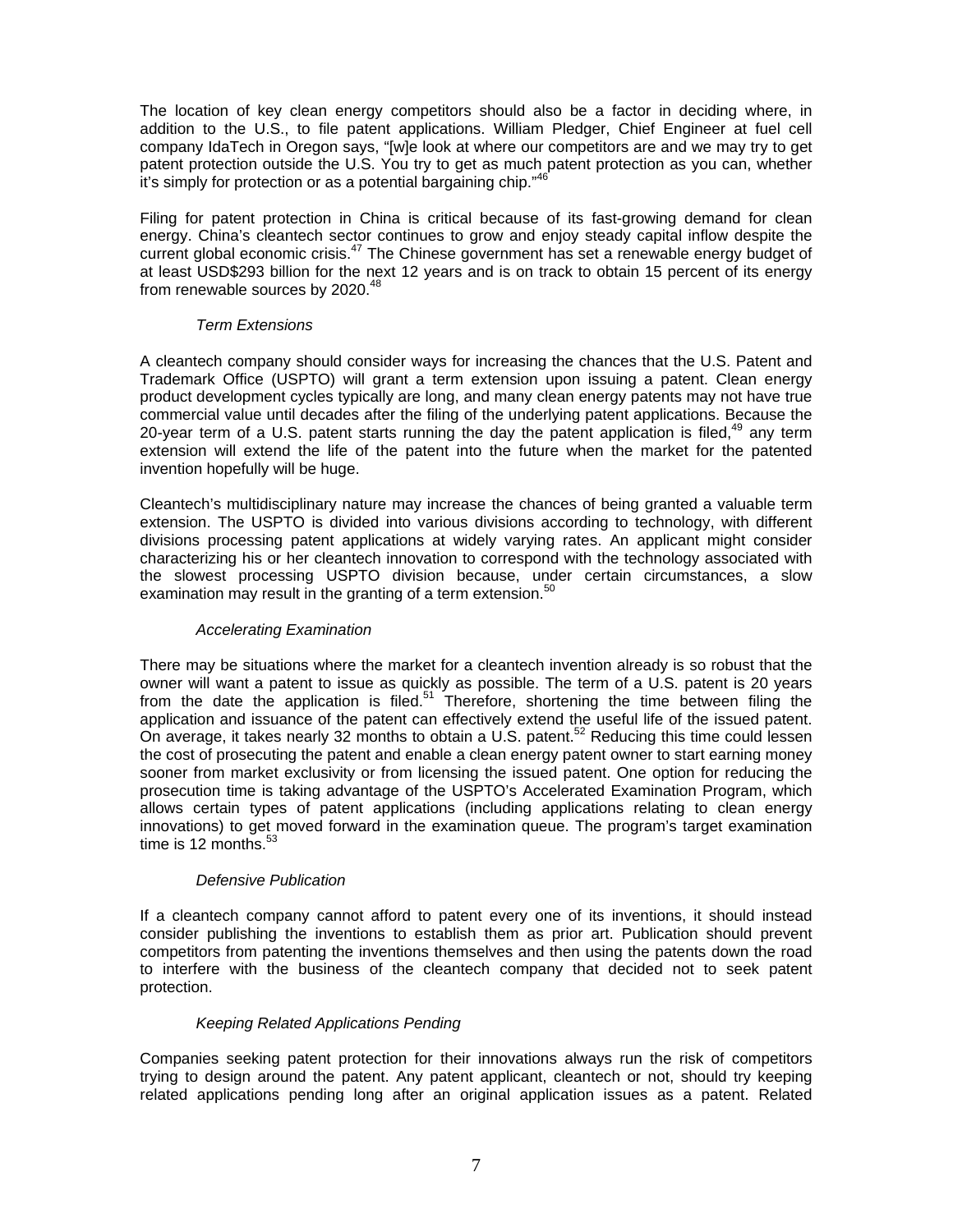applications are those filed after an original application is filed, but before the original application issues as a patent, and that involve similar or related technologies.<sup>54</sup> The benefit is that if a competitor somehow successfully designs around the issued patent, the claims of the related application may be modified during prosecution in a way that covers the competitor's designaround.

# *Strategic Acquisition*

Clean energy companies should also consider reinforcing their intellectual property portfolios by strategically acquiring patents from others. Universities and research institutes can be sources of valuable inventions and patents. Invention company Intellectual Ventures recognizes this, having in recent years acquired rights to a myriad of inventions and patents spanning the technological spectrum from more than 80 universities around the world.<sup>55</sup> Attending patent auctions organized by intellectual property brokerage companies like Ocean Tomo, or participating in an online auction of "green" patents like those offered by LynxStreet.com, may also be time well spent as patent owners unable or unwilling themselves to commercialize their own clean energy inventions take advantage of the increasingly thriving marketplace for patents.

# *Licensing*

A broad and deep portfolio of clean energy patents can lead to significant revenue from licensing. Ernst & Young expects worldwide revenue from patent licensing to reach \$500 billion by 2015, up dramatically from \$110 billion in 2000.56 Cleantech companies also should proactively use their patent portfolios as leverage to share in the technical innovations of others via cross-licensing deals. $57$  Companies using their portfolios in this collaborative manner will be rewarded with a greater freedom to operate and innovate, while remaining competitors are left in the position of trying to design around a wall of cross-licensed patent portfolios.

Manufacturing cleantech products is particularly capital intensive. Clean energy start-ups focusing on innovating should consider licensing arrangements with larger companies to help bring the inventions to market. Larger companies have greater financial, marketing, distribution, and manufacturing resources, and often more extensive regulatory knowledge. Another reason for considering licensing arrangements with a larger firm is because it will give the larger company a financial interest in protecting the invention.58 Would-be infringers may be deterred, and enforceability of the patents is effectively strengthened, because the expense of a patent infringement suit filed by the cleantech owner could be subsidized by the larger company.

# *Trade Secrets*

In some situations, keeping innovations as trade secrets may be preferable to patenting or publishing them. When a company has taken reasonable steps to protect its innovations, trade secret protection can prevent exploitation by others of illegally obtained information regarding the innovations. This protection can potentially extend indefinitely (the recipe for Coca-Cola, for example, has successfully been kept a trade secret for more than 120 years),<sup>59</sup> offering an advantage over patent protection, which normally lasts only 20 years from the date of filing a patent application.<sup>60</sup> Bruce Girvan, Director of intellectual property at U.K. fuel cell company CeresPower, for example, will not file a patent for inventions that cannot be reverse-engineered. He notes, "[w]ith our patenting process, we use it to protect our crown jewels—our core technology—when it can be reverse-engineered. If a competitor cannot see how we have done it, we generally do not patent that technology. That's a trade secret."<sup>61</sup>

A decision not to patent a cleantech invention, however, comes with risks and should be considered carefully, because trade secret protection can be lost easily by inadvertent disclosure or reverse-engineering. If another person independently discovers the innovation, any trade secret protection is lost.<sup>62</sup> This risk should not be overlooked, especially in an environment where many companies are likely to be simultaneously attempting to solve the same energy problem, and in doing so may be discovering and using similar internal processes. Opting for trade secret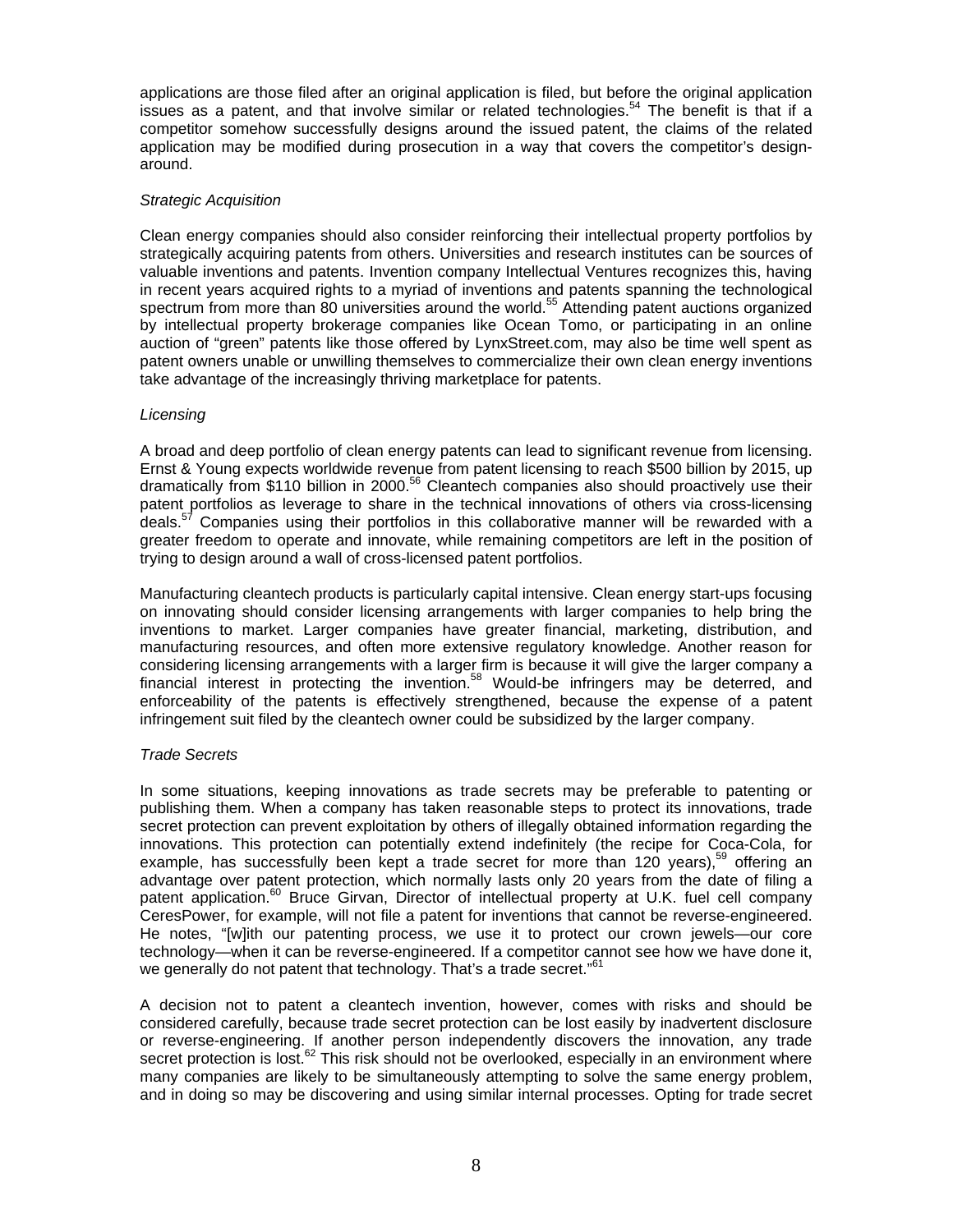protection over patent protection also limits licensing opportunities because trade secrets can only be licensed under carefully drafted nondisclosure agreements.<sup>63</sup>

# *Conclusion*

The convergence of forces giving rise to the increasingly "hot, flat, and crowded" world described by Thomas L. Friedman is here to stay. With the Obama Administration committed to making a clean break from the past and taking the country in a new direction, the U.S. at last appears poised for transition to a 21st century clean energy economy. Companies in the clean energy sector will thrive by fostering a culture of constant innovation and adopting and following through on intelligent strategies for protecting their intellectual property.

http://www.nytimes.com/2008/11/25/world/25climate.html?scp=1&sq=&st=nyt.

the-American-Recovery-and-Reinvestment-Act/.<br><sup>12</sup> President-elect Barack Obama, Office of the President-Elect, *Remarks of President-elect Barack Obama*, *Cardinal Fastener & Specialty Co., Bedford Heights, Ohio* (Jan. 16, 2009), *transcript available at* http://change.gov/newsroom/entry/president-

http://www.whitehouse.gov/the\_press\_office/Remarks-of-President-Barack-Obama-Address-to-Joint-Session-of-Congress/.

<sup>14</sup> *See* The White House, *The Agenda: Energy and the Environment*,

http://www.whitehouse.gov/agenda/energy\_and\_environment/ (last visited March 12, 2009) [hereinafter *Energy and the Environment*]. *See also* The White House, *Jumpstarting The Economy And Investing For The Future*, p. 21 (2009),

http://www.whitehouse.gov/omb/assets/fy2010\_new\_era/Jumpstarting\_The\_Economy.pdf.<br><sup>15</sup> See Jumpstarting The Economy and Investing For The Future, id. at p. 23.<br><sup>16</sup> See Energy and the Environment, supra note 14. See also J

<sup>17</sup> See Barack Obama, *Barack Obama's Plan to Make America a Global Energy Leader* (2008), http://obama.3cdn.net/4465b108758abf7a42\_a3jmvyfa5.pdf.

<sup>18</sup> *See* The White House, Fact *Sheet, Investing In Our Clean Energy Future* (March 23, 2009), http://www.whitehouse.gov/the\_press\_office/Fact-Sheet-Investing-in-Our-Clean-Energy-Future (last visited

March 24, 2009).<br><sup>19</sup> Remarks at Cardinal Fastener, supra note 12.

<sup>19</sup> *Remarks at Cardinal Fastener*, *supra* note 12. 20 *See* Titus Galama & James Hosek, RAND National Defense Research Institute, *U.S. Competitiveness in Science and Technology* (2008), *available at*

http://www.rand.org/pubs/monographs/2008/RAND\_MG674.sum.pdf.

 $\frac{1}{1}$ 

Thomas L. Friedman, *Hot, Flat, and Crowded* 3<br>
<sup>2</sup> *Id.* at 6.<br>
<sup>3</sup> See Katie Fehrenbacher, *Green Investing is Tops in Silicon Valley*, BusinessWeek, Nov. 12, 2008, http://www.businessweek.com/technology/content/nov2008/tc20081111\_194666.htm?. 4 *See* Elisabeth Rosenthal, *Slump May Limit Moves on Clean Energy*, N.Y. Times, Nov. 25, 2008,

 $^{\circ}$  See *id.*<br>º<br><sup>7</sup> See Press Release, Cleantech Group LLC, *Clean Technology Venture Investment Reaches Record \$8.4 billion in 2008 Despite Credit Crisis and Broadening Recession* (Jan. 6, 2009), *available at*

http://cleantech.com/about/pressreleases/010609.cfm [hereinafter *Clean Technology Venture Investment*].<br><sup>8</sup> Get Ready for the Clean Tech IP Boom, Managing Intellectual Property, Sept. 2008,<br>http://www.managingip.com/Artic

http://www.managingip.com/Article.aspx?ArticleID=2003009 (last visited March 12, 2009).<br><sup>9</sup> Steven Milunovich & Jose Rasco, Merrill Lynch, *Cleantech: The Sixth Industrial Revolution* (2008), *available at* http://www.responsible-

investor.com/images/uploads/resources/research/21228316156Merril\_Lynch-

the\_coming\_of\_clean\_tech.pdf.

<sup>&</sup>lt;sup>10</sup> American Recovery and Reinvestment Act of 2009, Pub. L. No. 111-5 (2009).<br><sup>11</sup> President Barack Obama, The White House, *Remarks of President Obama at Signing of American Recovery and Reinvestment Act in Denver* (Feb. 17, 2009), *transcript available at*

http://www.whitehouse.gov/the\_press\_office/Remarks-by-the-President-and-Vice-President-at-Signing-of-

elect\_obama\_speaks\_on\_an\_american\_recovery\_and\_reinvestment\_plan\_/ [hereinafter *Remarks at Cardinal Fastener*]. 13 President Barack Obama, The White House, *Remarks of President Barack Obama—Address to Joint* 

*Session of Congress* (Feb. 24, 2009), *transcript available at*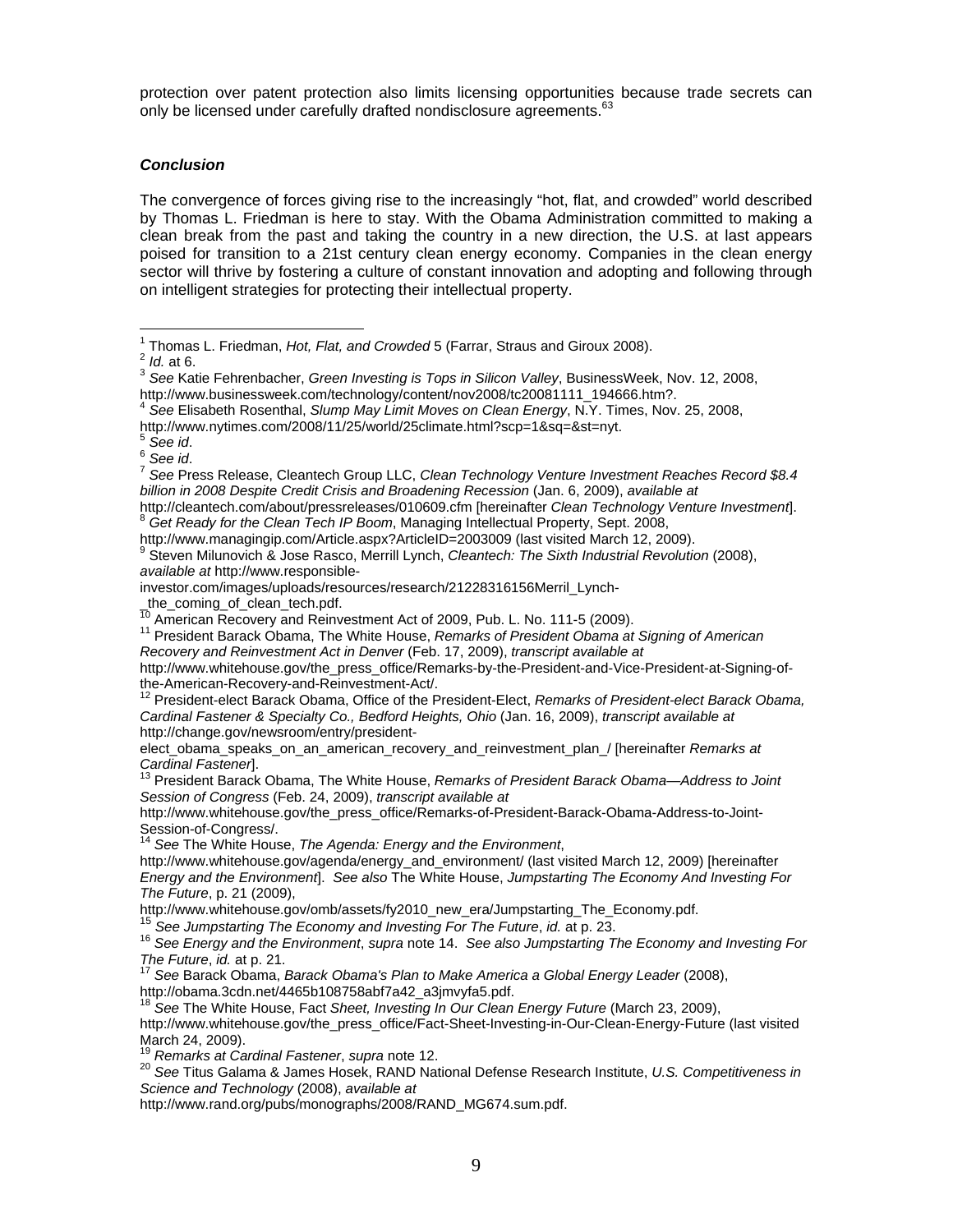<sup>21</sup> See id.<br><sup>22</sup> *Id.* 23 *Id.* 23 *See* Deloitte LLP, *Global Trends in Venture Capital 2008 Survey* (2008)*, available at*<br>http://www.deloitte.com/dtt/cda/doc/content/us\_tmt\_globalvc\_062408.pdf.

http://www.deloitte.com/dtt/cda/doc/content/us\_tmt\_globalvc\_062408.pdf. <sup>24</sup> *See* President Barack Obama, The White House, *Remarks of President Barack Obama On Investments In Clean Energy And New Technology* (March 23, 2009), transcript available at

http://www.whitehouse.gov/the\_press\_office/Remarks-by-The-President-on-Investments-in-Clean-Energyand-New-Technologies-3-23-09/.<br><sup>25</sup> See Clean Technology Venture Investment, supra note 7.

<sup>25</sup> *See Clean Technology Venture Investment*, *supra* note 7. 26 *See* Massie Santos Ballon, *Think Different About Cleantech in India and China, Say Experts*, Cleantech Group, Feb. 27, 2008, http://cleantech.com/news/2518/cleantech-india-china-vinod-khosla (last visited March 12, 2009).

<sup>27</sup> *See* James Murray, *UK Cleantech Start Ups Warned Over IP Time Bomb*, BusinessGreen, Nov. 3, 2008, http://www.businessgreen.com/business-green/news/2229621/uk-clean-tech-start-ups-warned (last visited March 12, 2009).

<sup>28</sup> *See* Mario W. Cardullo, *Intellectual Property – The Basis for Venture Capital Investments*, World Intellectual Property Organization, *available at*

http://www.wipo.int/export/sites/www/sme/en/documents/pdf/venture\_capital\_investments.pdf; Venuri Siriwardane, *Cashing In On Clean Technology*, Inc., Jan. 2009, http://www.inc.com/articles/2009/01/cleantech.html?partner=rss (last visited March 12, 2009); Gregory T. Huang, *Software Startups No Longer Need As Much Venture Capital Says Founder of RescueTime*, Xconomy, Aug. 7, 2008,

http://www.xconomy.com/seattle/2008/08/07/software-startups-no-longer-need-venture-capital-saysfounder-of-rescuetime (last visited March 12, 2009).

<sup>29</sup> *See Inventor Incentive Programs are Central to Generating Invention Activity According to ipPerformance* 

*Group Survey*, Jan. 29, 2009, http://www.iptoday.com/news-archived-article.asp?id=3455&type=.<br><sup>30</sup> *See Inside Nathan Myhrvold's Mysterious New Idea Machine*, BusinessWeek, Jul. 6, 2006,<br>http://www.businessweek.com/magazi

stemmagazinessweek.com<br><sup>31</sup> See John M. Broder & Matthew L. Wald, *Big Science Role Is Seen In Global Warming Cure*, N.Y. Times, Feb. 12, 2009, *available at*

http://www.nytimes.com/2009/02/12/us/politics/12chu.html?\_r=1&scp=1&sq=big%20science%20role%20is% 20seen%20in%20global%20warming%20cure&st=cse.

<sup>32</sup> *See* Joseph Teja, Jr. & Michael Pomianek, Wolf Greenfield & Sacks, P.C., *Energy, Cleantech, and Intellectual Property: Managing Technology Convergence and Protecting Innovation* (2008), http://www.wolfgreenfield.com/files/cleantech\_white\_paper.pdf.

<sup>33</sup> *See* Robert Friedel & Paul Israel, *Edison's Electric Light: Biography of an Invention* 115-117 (Rutgers University Press, 1987).

<sup>34</sup> See More Efficient Wind Turbine Blade Designed, ScienceDaily, March 20, 2007,<br>http://www.sciencedaily.com/releases/2007/03/070319180042.htm (last visited March 12, 2009). <sup>35</sup> See Darrell Dodge, *Illustrated History of Wind Power Development*,

http://www.telosnet.com/wind/early.html (last visited March 20, 2009); *see also* United States Patent and Trademark Office, *Novelty and Other Conditions for Obtaining a Patent*,

http://www.uspto.gov/web/offices/pac/doc/general/novelty.htm (last visited March 20, 2009).<br><sup>36</sup> *Inside Views: General Electric's View on Green IP and Technology*, Intellectual Property Watch, June 12, 2008, http://www.ip-watch.org/weblog/index.php?p=1090 (last visited March 12, 2009).

37 Elizabeth March, *Climate Change: Hot Property – IP Strategies in the Solar Tech Sector*, WIPO Magazine, June 2008, http://www.wipo.int/wipo\_magazine/en/2008/03/article\_0003.html (last visited March 12, 2009).<br><sup>38</sup> See Teja & Pomianek, *supra* note 32.

<sup>38</sup> *See* Teja & Pomianek, *supra* note 32. 39 *See Biofuel FAQ*, Uptown Oil, http://www.uptownoil.co.uk/biodiesel\_FAQ.html (last visited March 12, 2009).

40 See Milunovich & Rasco, *supra* note 9.<br><sup>41</sup> See World Economic Forum, *Green Investing: Towards a Clean Energy Infrastructure* (Jan. 2009), available at http://www.weforum.org/pdf/climate/Green.pdf.

*available at* http://www.weforum.org/pdf/climate/Green.pdf. 42 *See* New Carbon Finance, *Carbon Industry Intelligence Research Note* (Oct. 2008), *available at* http://www.newcarbonfinance.com/download.php?n=RN\_State\_of\_Carbon\_Market\_Q308.pdf&f=fileName&t =NCF\_downloads; *see also* Catherine Brahic, *Greening US Likely to Create Huge Carbon Market*, NewScientist, Feb. 15, 2008, http://www.newscientist.com/article/dn13325-greening-us-likely-to-createhuge-carbon-market.html (last visited March 12, 2009).

<sup>43</sup> *See* James Tyson, *Fannie Mae Wins Patent For Trading In Greenhouse Gas Credits*, Bloomberg.com, Nov. 20, 2008, http://www.bloomberg.com/apps/news?pid=newsarchive&sid=aDkAbYu5DtX8#.<br><sup>44</sup> See In re Seagate Tech., LLC, 497 F.3d 1360, 2007 BL 83845 (Fed. Cir. 2007).